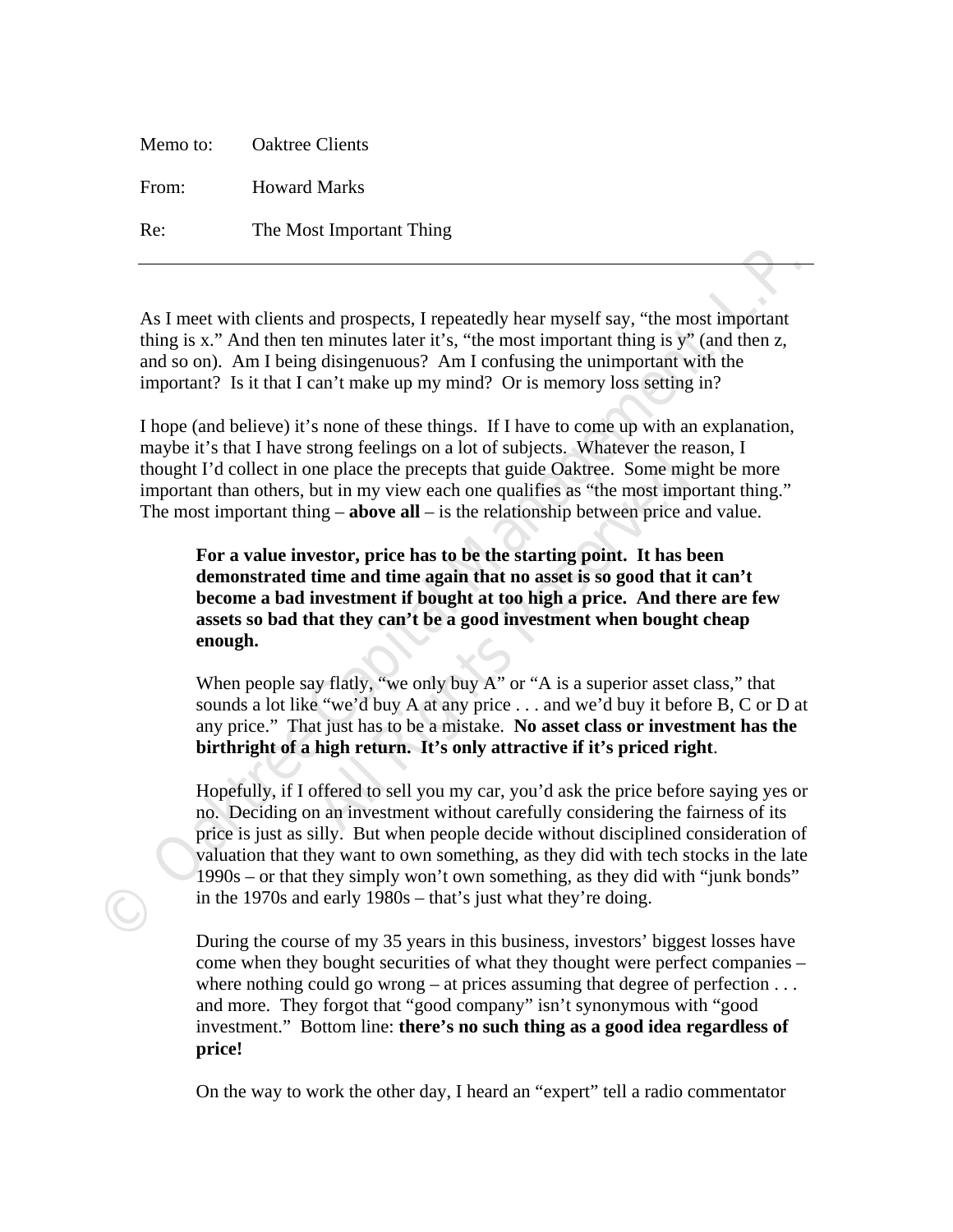how to invest in today's stock market. "Figure out which industries have been doing best, and pick out the leading companies in those industries. The professionals know which they are, so their stocks will sport P/E ratios that are higher than the rest. But that's okay: do you want the best companies or the worst?" **My answer's simple: I want the best buys**.

The most important thing is a solidly based, strongly held estimate of intrinsic value.

## **To value investors, an asset isn't an ephemeral concept you invest in because you think it's attractive (or think others will find it attractive). It's a tangible object that should have an intrinsic value capable of being ascertained, and if it can be bought below its intrinsic value, you might consider doing so.**

Thus intelligent investing has to be built on estimates of intrinsic value. Those estimates must be derived rigorously, based on all of the available information. And the level of belief in estimates of intrinsic value has to be high. Only if the estimate is strongly held will a manager be able to do the right thing.

f belief in estimates of intrinsic value has to be high.<br>Ingly held will a manager be able to do the right thing<br>nviction, a drop in the price of a holding can weaken<br>in the estimate and make him fail to buy more, or ma<br>lo If there's no conviction, a drop in the price of a holding can weaken the investor's faith in the estimate and make him fail to buy more, or maybe even sell, just when a lower price should lead him to increase his position. And price appreciation, which under most circumstances should prompt a review of a holding's retention, can tend instead to seduce the investor into raising the target price and possibly buying more.

As expressed by David Swensen of Yale, **". . . investment success requires sticking with positions made uncomfortable by their variance with popular opinion. Casual commitments invite casual reversal, exposing portfolio managers to the damaging whipsaw of buying high and selling low."** 

The most important thing is a solidly based, strongly held estimate of intrinsic value.<br> **To value investors, an asset isn't an ephemeral concept you invest in because<br>
you think it's attractive (or think others will find** You may wonder from time to time about the high level of confidence exhibited by your managers. But bear in mind that the most profitable investments are unconventional, and maintaining unconventional positions can be lonely. When you buy something you think is cheap and then see its price fall, it takes a strong ego to conclude it's you who's right, not the market. So ego strength is necessary if a manager is going to be able to make correct decisions despite Swensen's "variance from popular opinion."

> **Oh yeah, one last thing: those strongly-held views had better be right. Few things are more dangerous than an incorrect opinion held with conviction and relied on to excess.**

The most important thing is investing defensively.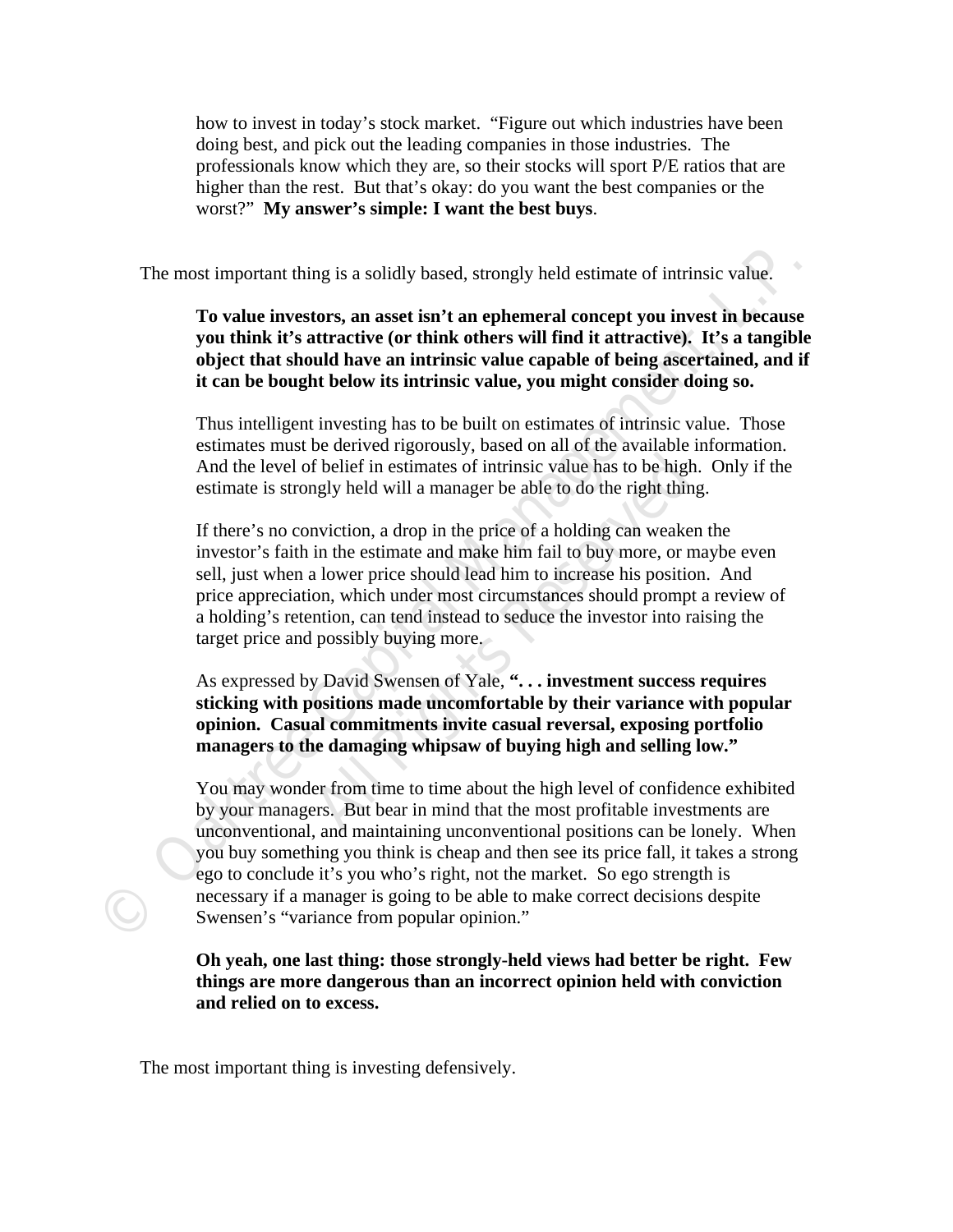Oaktree follows a clearly defined route that it trusts will bring investment success: **If we avoid the losers, the winners will take care of themselves.** We think the most dependable way for us to generate the performance our clients seek is by avoiding losing investments. We don't claim that this is the only way to invest well; others may choose more aggressive approaches, and they may work for them. **This is the way for us.** 

Investing defensively can cause you to miss out on things that are hot and get hotter, and it can leave you with your bat on your shoulder in trip after trip to the plate. You may hit fewer home runs than another investor . . . but you're also likely to have fewer strikeouts and fewer inning-ending double plays. The ingredients in defensive investing include (a) insistence on solid, identifiable value at a bargain price, (b) diversification rather than concentration, and (c) avoidance of reliance on macro-forecasts and market timing.

**Warren Buffett constantly stresses "margin of safety."** In other words, you shouldn't pay prices so high that they presuppose (and are reliant on) things going right. Instead, prices should be so low that you can profit – or at least avoid loss – even if things go wrong. Purchase prices below intrinsic value will, in and of themselves, result in larger gains, smaller losses, and easier exits.

Investing defensively can cause you to miss out on things that are hot and get<br>botter, and it can heave you with your bat on your shoulder in turis differ tips of<br>the plate. You may hit fewer home runs than another investo rices so high that they presuppose (and are reliant or<br>prices should be so low that you can profit – or at leas<br>o wrong. Purchase prices below intrinsic value will,<br>ult in larger gains, smaller losses, and easier exits.<br>es "Defensive investing" sounds very erudite, but I can simplify it: **Invest scared!** Worry about the possibility of loss. Worry that there's something you don't know. Worry that you can make high quality decisions but still be hit by bad luck or surprise events. Investing scared will prevent hubris; will keep your guard up and your mental adrenaline flowing; will make you insist on adequate margin of safety; and will increase the chances that your portfolio is prepared for things going wrong. And if nothing does go wrong, surely the winners will take care of themselves.

The most important thing is avoiding bad years.

Preparing for bad times is akin to attempting to avoid individual losers, and equally important. Thus time is well spent making sure the downside risk of our portfolios is limited. **There's no need to prepare for good times; like winning investments, they'll take care of themselves.** 

The mantra "beat the market" has been vastly overdone in the last 25 years, when outperforming an index has become the *sine qua non* of good management. But why should this be the case? **Keeping up with the market while bearing less risk is at least as great an accomplishment, although few people talk about it in the same glowing terms.** 

**At Oaktree we believe strongly that in the good times, it's good enough to be average**. In good times, the average investor makes a lot of money, and that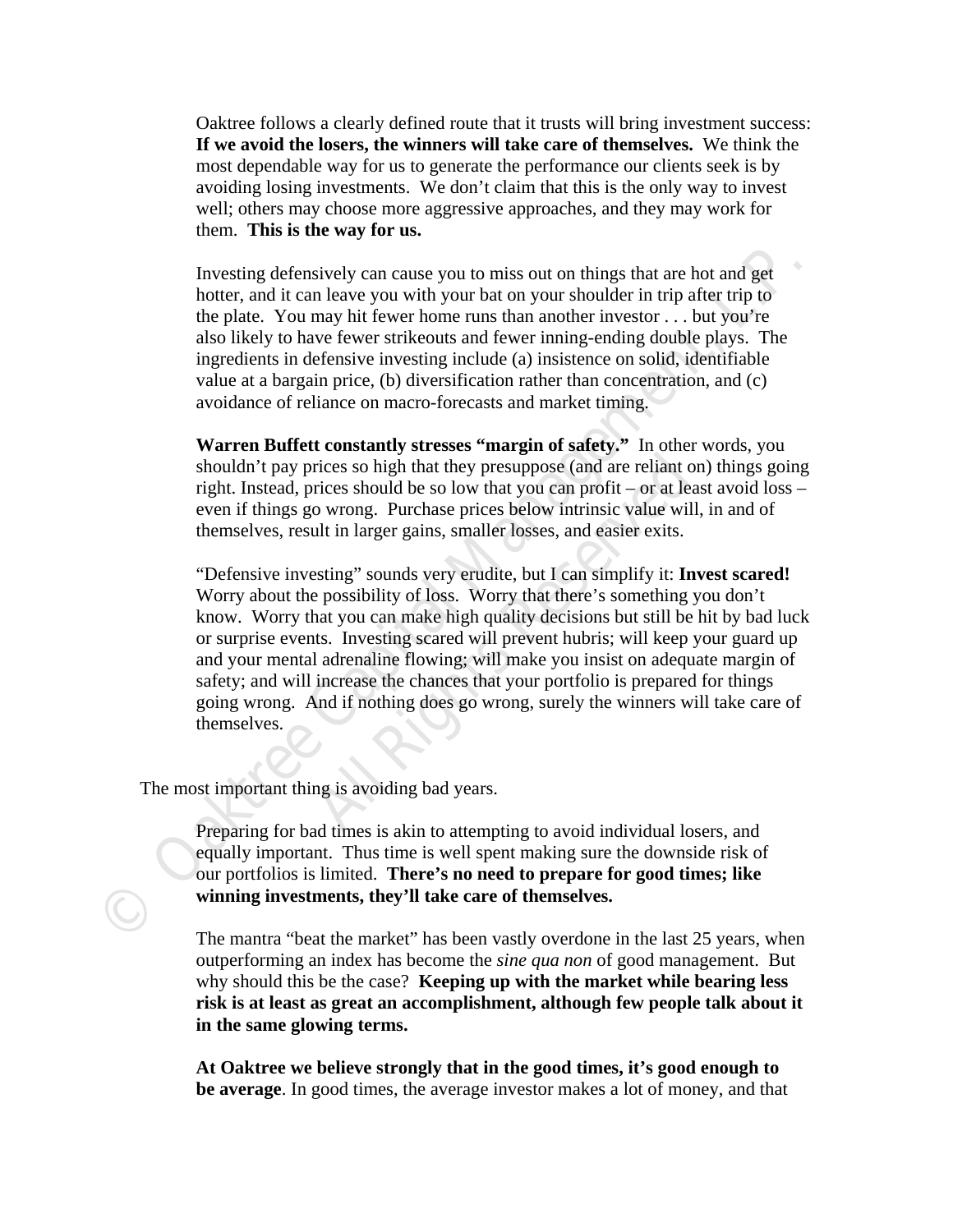should suffice. In good times the greatest rewards are likely to go for risk bearing rather than for caution. Thus, to beat the averages in good times, we'd probably need to accept above-average risk . . . risk that could turn around and bite us in a minute.

**There is a time when it's essential that we beat the market, and that's in bad times.** Oaktree and its clients don't want to succumb to market forces in bad times and participate fully in the losses. And because we don't know when the bad years will come, we insist on investing defensively all of the time.

Our goal is to generate performance that is average in good times (although we'll accept more) and far above average in bad times. If in the long run we can accomplish this simple feat (which time has shown isn't simple at all), we'll end up with (a) above-market performance on average, (b) below-market volatility, (c) highly superior performance in the tough times, helping to combat people's natural tendency to "throw in the towel" at the bottom, and thus (d) happy clients. We'll settle for that combination.

The most important thing is facing up to the limits on your knowledge of the macrofuture.

times. Caktree and its clients don't want to succumb to market forees in bad<br>times and participate fully in the losses. And because we don't know when the<br>bad years will come, we insist on investing defensively all of the ifferent that combination.<br>
All and is facing up to the limits on your knowledge of the<br>
All all all all all the future – anticipating future develop<br>
and will do well if those developments occur. Thus it<br>
to see into the Investing means dealing with the future – anticipating future developments and buying assets that will do well if those developments occur. Thus it would be nice to be able to see into the future of economies and markets, and most investors act as if they can. Thousands of economists and strategists are willing to tell us what lies ahead. That's all well and good, but the record indicates that their insights are rarely superior, and it's never clear why they're willing to give away gratis their potentially valuable forecasts.

**One thing each market participant has to decide is whether he (or she) does or does not believe in the ability to see into the future: the "I know" school versus the "I don't know" school. The ramifications of this decision are enormous.** 

If you know what lies ahead, you'll feel free to invest aggressively, to concentrate positions in the assets you think will do best, and to actively time the market, moving in and out of asset classes as your opinion of their prospects waxes and wanes. If you feel the future isn't knowable, on the other hand, you'll invest defensively, acting to avoid losses rather than maximize gains, diversifying more thoroughly, and eschewing efforts at adroit timing.

Of course, I feel strongly that the latter course is the right one. I don't think many people know more than the consensus about the future of economies and markets. I don't think markets will ever cease to surprise, or thus that they can be timed. And I think avoiding losses is much more important than pursuing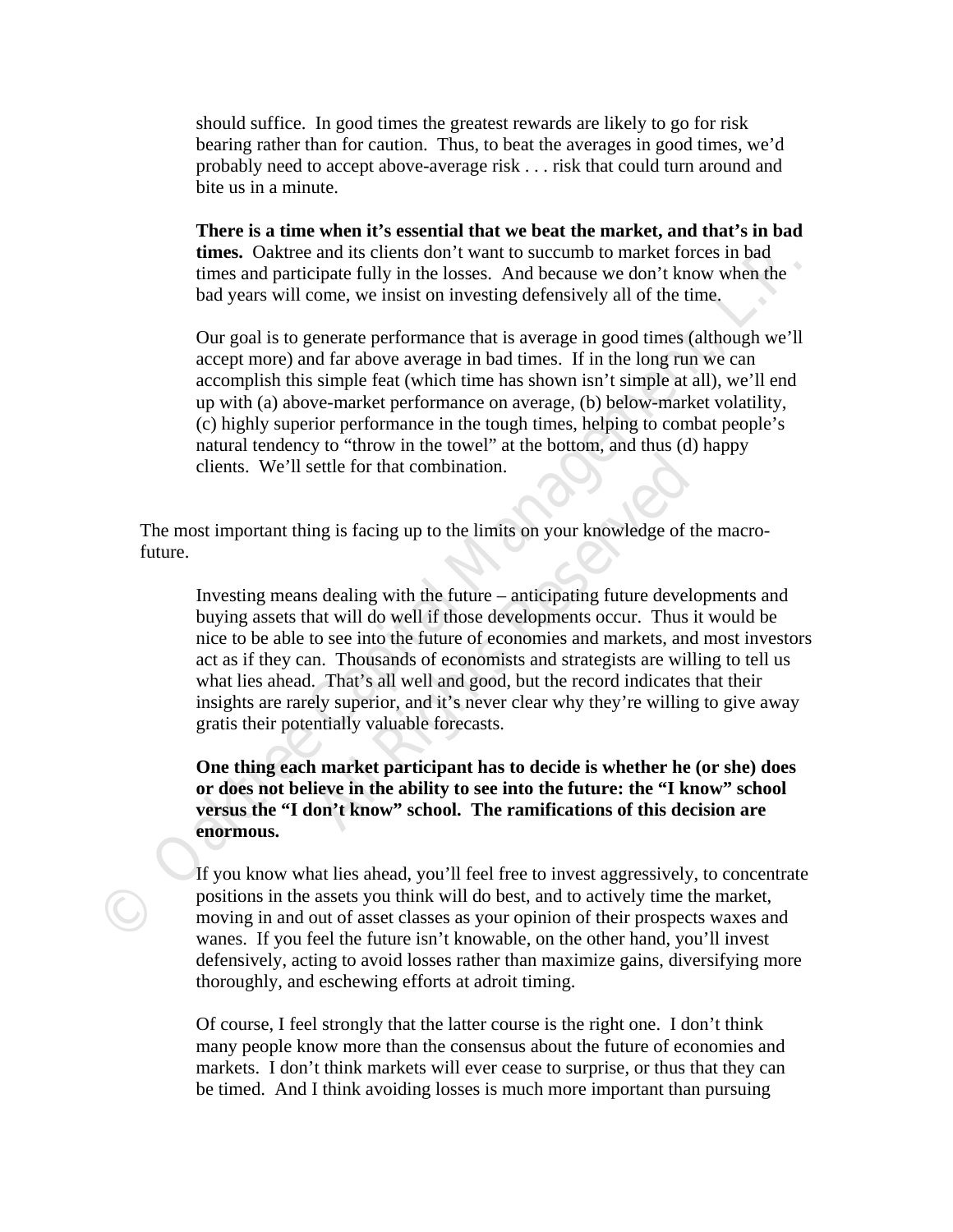major gains if one is to achieve the absolute prerequisite for investment success: **survival.** 

The most important thing is being mindful of cycles (and where we stand in them).

We must never forget about the inevitability of cycles.<br>
and we must never for the intervience and world<br>
market participans to uhase developments also fluctuate cyclically. Thus price<br>
analysis usually onests to the swing **We must never forget about the inevitability of cycles.** Economies and world affairs rise and fall in cycles. So does corporate performance. The reactions of market participants to these developments also fluctuate cyclically. Thus price swings usually overstate the swings in fundamentals. When developments are positive and corporate profits are high, investors feel good and often bid assets to prices that more than reflect their intrinsic value. When developments are negative, on the other hand, panicky investors are prone to sell them down to overly cheap levels. So prices sometimes represent high multiples of peak prospects (as they did with technology stocks in the '90s), and sometimes low multiples of trough prospects.

**All All Reserved Start Controls Start All All Reserved** Start are doing investments that are outperforming will outperformed, it's the opposite that's more likely to be true.<br>
Reserved, it's the opposite that's more likel **Ignoring cycles and extrapolating trends is one of the most dangerous things an investor can do.** People often act as if companies that are doing well will do well forever, and investments that are outperforming will outperform forever, and vice versa. Instead, it's the opposite that's more likely to be true.

The most important thing is contrarian behavior.

Because of the fluctuation of both fundamental developments and investor behavior, assets are sometimes offered for sale at bargain prices and at other times at prices that are too high. A technique that works most dependably is putting money into things that are out of favor.

Although investors often seem not to grasp it, it shouldn't be hard to understand: **only unpopular assets can be truly cheap. And those that are in favor are likely to be dear.** 

For example, one of the best reasons for the profitability of distressed debt over the years is that there's no such thing as a distressed company everybody loves. By the time they've made their way to our arena, distressed debt companies can no longer be on what I call "the pedestal of popularity." **We buy at low dollar prices from depressed owners at a time when corporate performance is well off from the top. Not a bad formula.** Certainly that doesn't have to mean that the investment's cheap enough, but at least there's a low probability it's pumped up on hot air (or investors' ardor).

The momentum player buys what's up and bets that it'll keep going up. The style devotee buys one thing whether it's up or down. But the contrarian, or value investor, buys something that other people aren't interested in, in the belief that it's cheap and will become less cheap someday. There's no sure recipe for profit,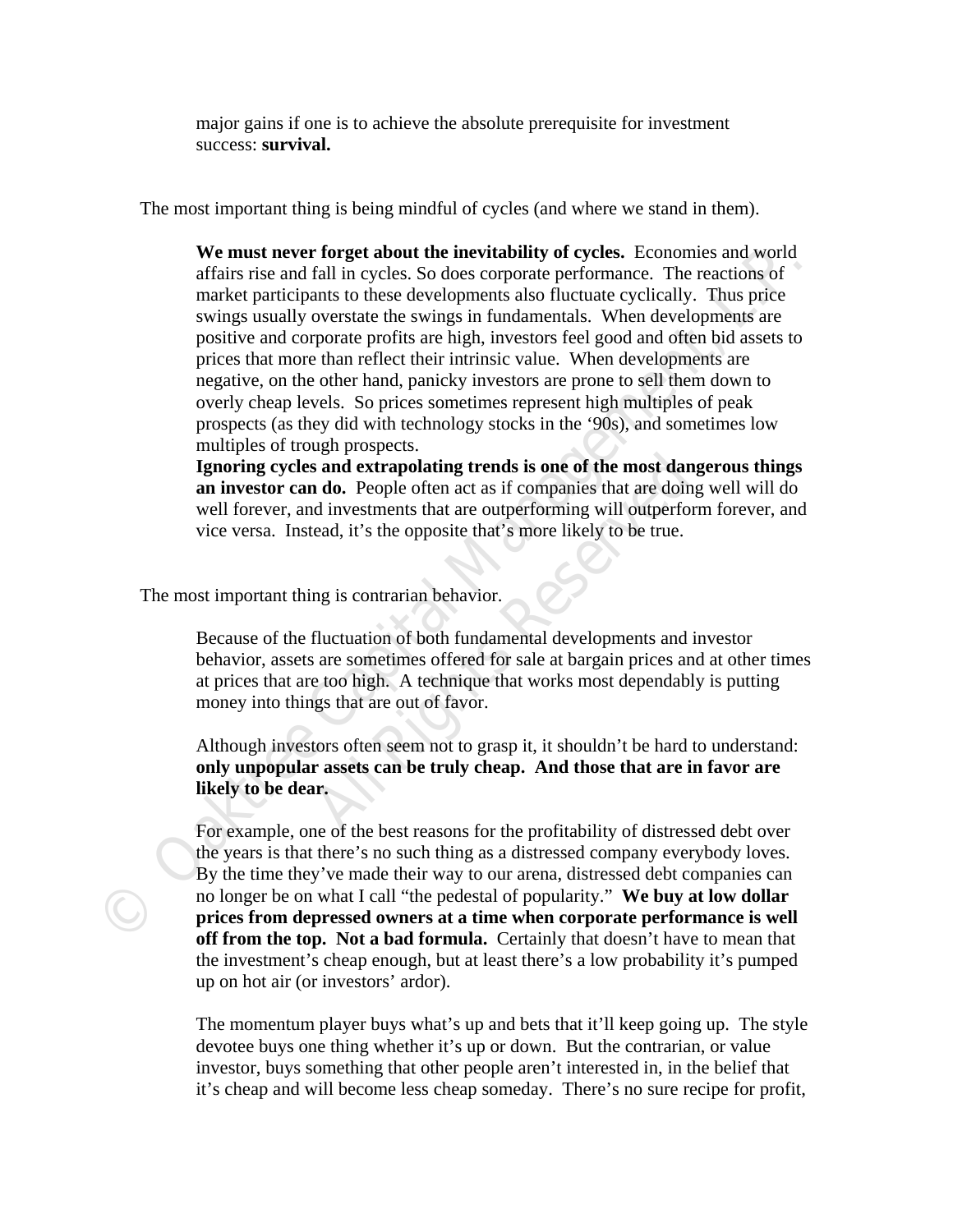but I think this one stacks the cards in your favor. **As Sir John Templeton put it, "To buy when others are despondently selling and to sell when others are euphorically buying takes the greatest courage but provides the greatest profit."** 

The most important thing is patient opportunism.

**At Oaktree we try to sit on our hands**. We don't go out with a "buy list"; rather, we wait for the phone to ring (while we do our research and analysis). If we call the owner and say, "You own x and we want to buy it," the price will go up. But if the owner calls us and says, "We're stuck with x and we're looking for an exit," the price will go down. Thus, rather than initiating transactions, we react opportunistically.

The most important thing is patient opportunism.<br> **At Oaktree we try to sit on our hands**. We don't go out with a "buy list", rather,<br>
we want for the phone to ring (while we do our research and analysis). If we call<br>
the eans investing from the bottom up, not from the top of<br>s that are available cheap, not in things we think it'd<br>in. When you're a top-down investor, you predeterr<br>ge of the portfolio should be invested in a certain sect<br>loo One of our mottos is "we don't look for our investments; they find us." In general, that means investing from the bottom up, not from the top down – from the list of things that are available cheap, not in things we think it'd be great to have a position in. When you're a top-down investor, you predetermine that a given percentage of the portfolio should be invested in a certain sector, and then you proceed to look for the best bargains in that sector. The bottom-up investor has no such preconception; he looks for the best bargains, regardless of where they can be found. Sector allocation falls out largely of its own accord (but hopefully with concentrations held to tolerable levels).

The most important thing is saying what you'll do, and doing it.

The world of investing – where we deal with an unknown future – is filled with vagaries. Trying hard will take you only so far; no one is wise enough to get it right every time; and even the most well-intentioned manager will make mistakes on occasion. Therefore, if you're going to have successful relationships, effort, wisdom and good intentions aren't enough. A relationship also needs a solid foundation.

**In my opinion, that foundation comes best when managers tell clients exactly what they can do and will do . . . and then do it.** Managers should be aware that usually they're not hired to pursue profit any way they can think of. Instead, it's to play a specific role in the client's manager lineup and impart specific attributes to the portfolio. Promising too much, or doing things outside one's charter, are surefire means to unhappiness.

If every manager described his or her activities in explicit terms, and then stuck entirely to what had been described, the vast majority of problems between managers and clients would be avoided.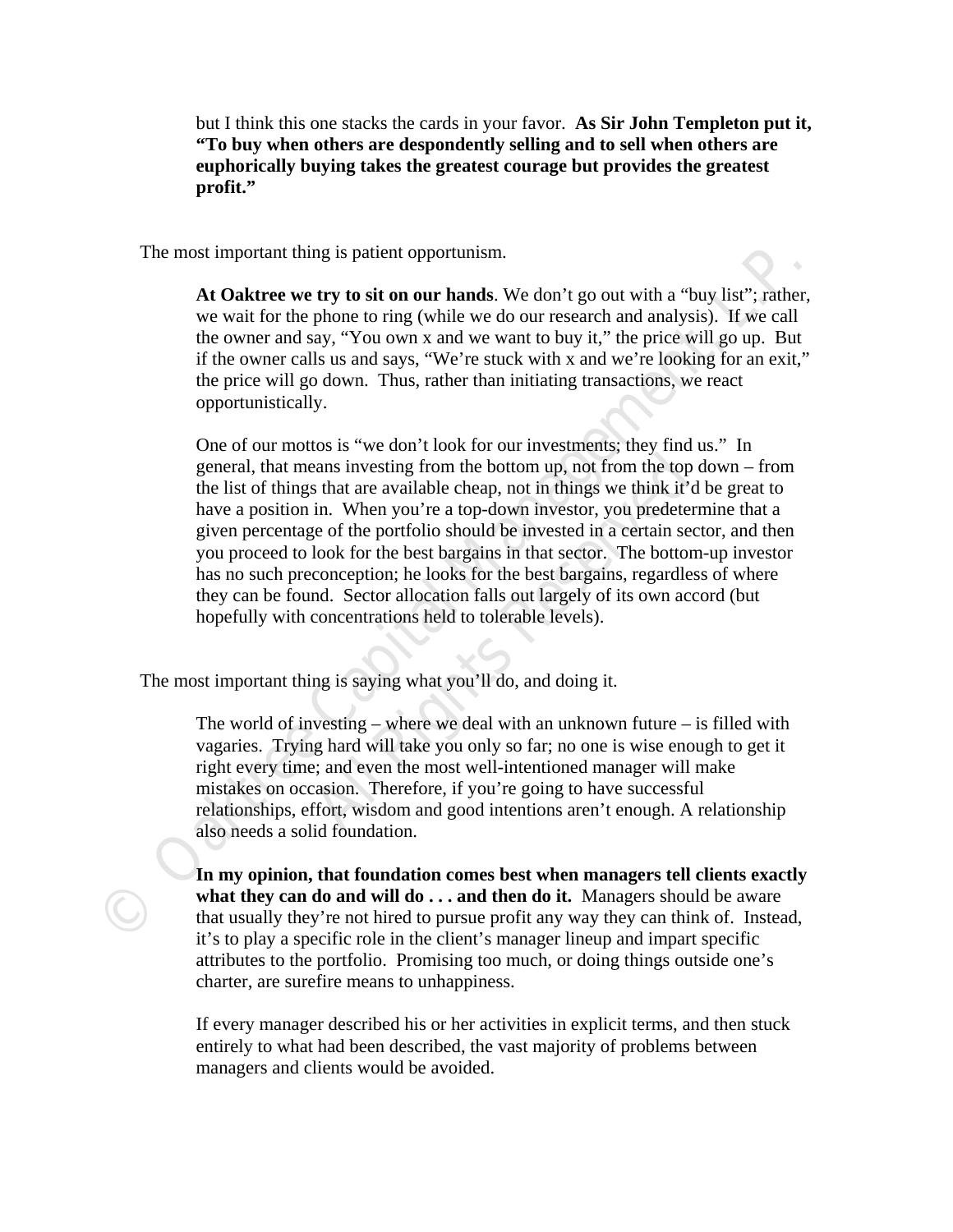The most important thing is preserving investment flexibility.

This sounds like a good idea, but of course it can be the polar opposite of the explicitness recommended above. Given that it's impossible to know what the future will look like, however, it can be unwise to define too narrowly the tactics and strategies you'll apply.

Clients want managers to be specific so that they'll know what to expect and have a high probability of getting what they signed on for. But excessive specificity can hamstring the manager. How can these two points be reconciled?

In our funds over the years, we've made numerous successful investments that weren't foreseen when the funds were formed. **I think the key to bridging this gap is to be very specific about your philosophy, goals and investment style, and to restrict as little as possible the specific strategies and tactics you'll employ.** 

tactics and strategies you'll apply.<br>Clients want managers to be specifie so that they'll know what to expect and<br>have a high probability of getting what they signed on for. But excessive<br>specificity can hanstring the mana **Example 12 All All Responsible the specific strategies and the specific strategies and the specific strategies and the specific strategies and the specific strategies on as to be able to adapt to changing marke be confi** Once a manager has earned the trust of his (or her) clients, he may be granted leeway to change tactics so as to be able to adapt to changing market conditions. And clients can be confident that they'll get the investing style they want without limiting the tactics used to get it. **In the end it should be borne in mind that there must be flexibility in order for a manager to be able to act opportunistically, and opportunism (applied skillfully) is an absolute necessity if one expects to keep up with changing market conditions.** 

The most important thing is refusing to manage too much money.

The investment management business is plagued by a dilemma: **Good performance can bring more money, and too much money can bring bad performance.** 

There, I've said it!! – at the risk of being thrown out of the money managers' union. All managers want to manage more than \$1, or \$1 million, and so they grow their assets. And certainly the first dollar of growth doesn't doom performance to mediocrity. **But it absolutely cannot be argued that there isn't a point at which incremental capital causes performance to decline.** 

One of my favorite incidents occurred when our local charity's investment committee was looking for a new manager. When I asked one candidate whether his firm had a limit on assets under management, he said, "We don't see any reason for a limit." But when I asked why their relative performance had declined precipitously in recent years, he said, "Well, we used to manage a lot less money." Less than insightful, I think (and he didn't get the job).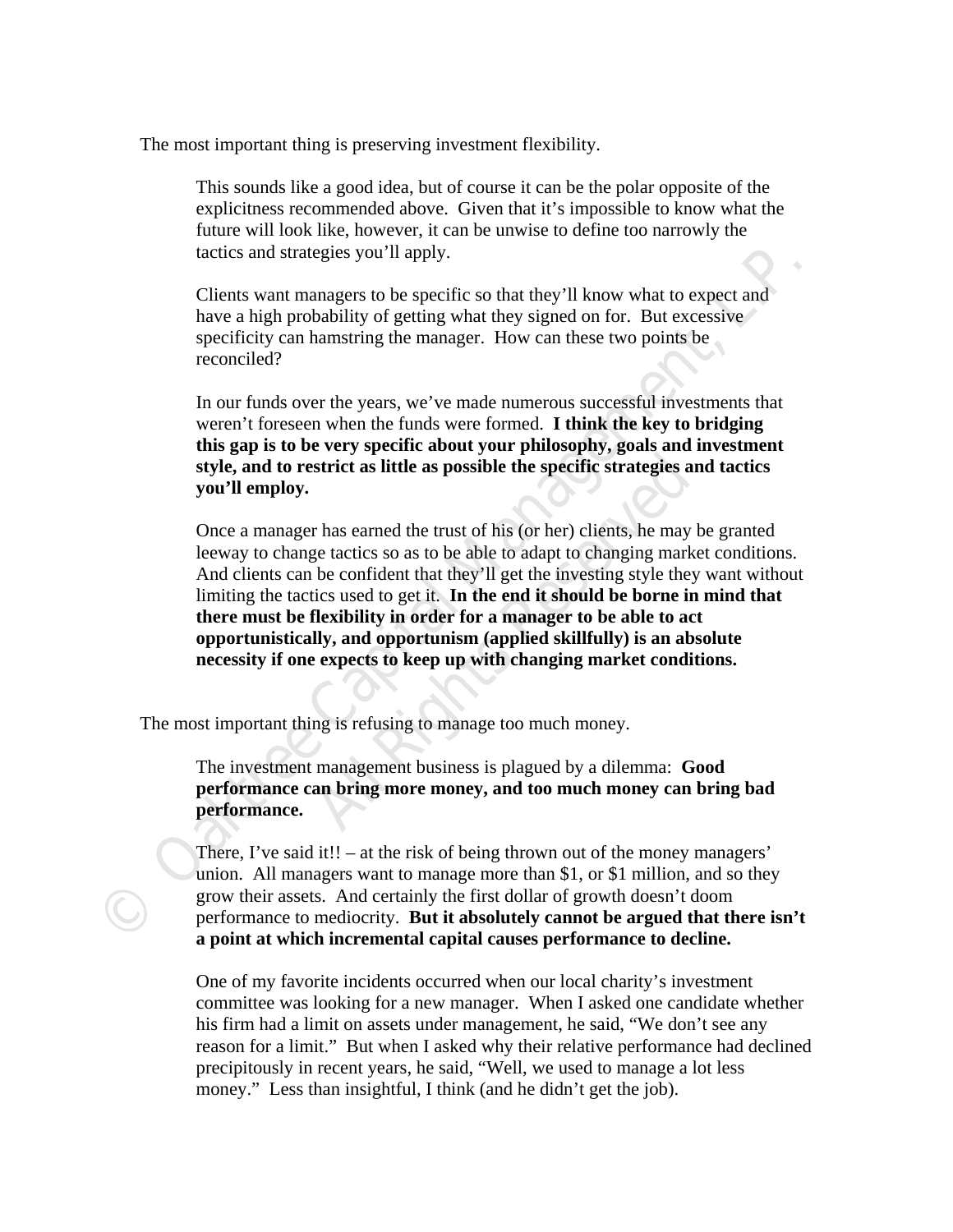**I can assure you that turning away money is the hardest thing for a manager to do, but it's also one of the most important.** For the last twenty years we've put limits on our strategies and turned away money, and we're extremely glad we did.

The most important thing is understanding the implications of market efficiency.

The most important thing is understanding the implications of market efficiency.<br> **Chalge the Capital Management we set that the controller the capital Management (Figure 10 minds a set to make a set to where they should.** I believe strongly that some markets are quite efficient, meaning the collective actions of informed, diligent investors tend to make assets in those markets sell where they should. Assets become priced such that their prospective returns are fair relative to the perceived risk – but only fair. Clearly, if assets are priced fairly, it's hard to find bargains. And if it's hard to find bargains, there's no reason to go to the trouble (and expense) of active management. **In efficient markets, few investors are capable of regularly outperforming the benchmarks and each other, and the range of investor performance is quite tight.** In mainstream, large-capitalization stocks, for example, the management fees and transaction costs entailed in active management don't seem to be earned back with any regularity.

**nd each other, and the range of investor performa**<br>tream, large-capitalization stocks, for example, the n<br>etion costs entailed in active management don't seem<br>egularity.<br>We in the existence of relatively inefficient marke But I also believe in the existence of relatively inefficient markets. In these markets, information may not be disseminated evenly; investors may not be objective or many in numbers; and uncommon expertise may be required. Under these circumstances, assets can be mispriced relative to their intrinsic value, relative to their risk, and relative to each other. And discernible mispricings are a necessary condition for profitable active management. **Only if mispricings exist such that they can be exploited by skillful managers can consistent outperformance be possible.**

Finance theory holds that because it takes higher prospective returns to induce investors to make riskier investments, risk and apparent prospective return must be correlated. It also holds that since investors can't add to returns through active management, the only way to increase returns is by accepting more risk. This makes great sense with regard to markets that are efficient. **And it highlights a final attraction of less efficient markets: that risk and return need not be so perfectly correlated. Thus, in inefficient markets, "low risk" doesn't have to mean "low return." In fact, I think our team's greatest accomplishment is having demonstrated over a long period of time that low risk and high returns can go hand in hand (and, in fact, that low risk can lead to higher returns).** 

Because of my views on market efficiency and its ramifications, I made a conscious decision 25 years ago to work exclusively in markets I believe are inefficient. It's there that hard work and skill can pay off dependably. Common sense (and the record) suggest that if investors are going to earn superior risk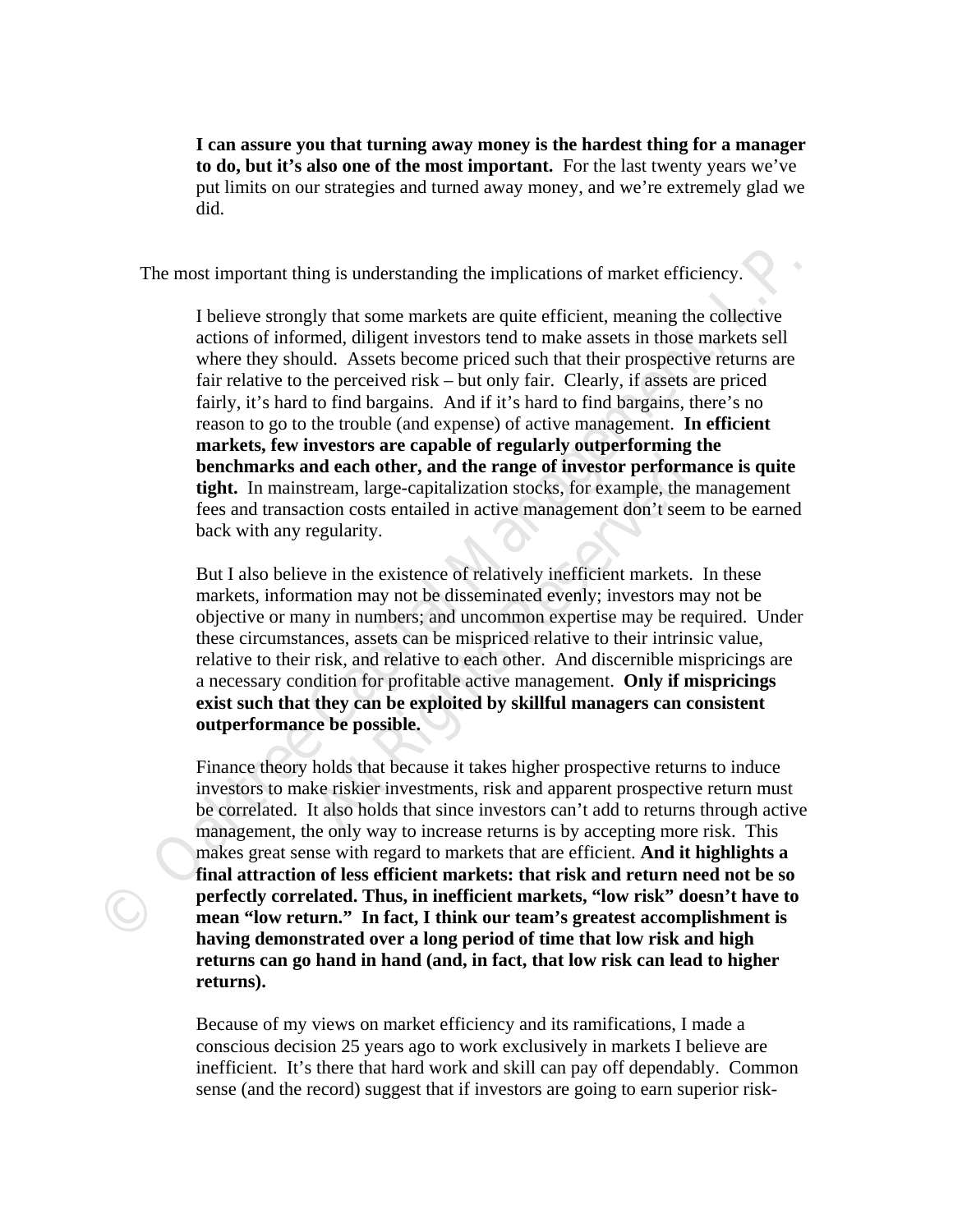adjusted returns, it's not likely to be by doing the same things everyone else is doing. **The best and most safely earned profits are apt to be found outside the mainstream, not inside.** 

The most important thing is being leery of leverage.

The key elements in Oaktree 's investment approach include focusing on what's<br>out of favor, ascertaining intrinsic value and trying to buy for these that<br>out of the value by working with assets once we own then. If done we The key elements in Oaktree's investment approach include focusing on what's out of favor; ascertaining intrinsic value and trying to buy for less; and adding value by working with assets once we own them. **If done well, these things can simultaneously increase prospective return and reduce risk. Leverage, on the other hand, increases prospective return and increases risk.** 

There's nothing magic about leverage. It increases upside potential, but it also reduces or eliminates the margin of safety. Leverage is just an application of the Las Vegas maxim, "The more you bet, the more you win when you win." But I think people tend to omit "... and the more you lose when you lose."

ple tend to omit "... and the more you lose when youther that the more you lose when youther that the servement of the servement of the server and the end of the server of the server of the served of **Frequently**, in the As Warren Buffett puts it, "It's a very sad thing. You can have somebody whose aggregate performance is terrific, but they have a weakness – maybe it's alcohol, maybe it's susceptibility to taking a little easy money – it's the weak link that snaps you. And **frequently, in the financial markets, the weak link is borrowed money"** (emphasis added).

At Oaktree we believe it may be okay to use leverage to take advantage of unusually generous profit opportunities, but it's dangerous to use leverage to try to wring big returns out of small profit margins.

The most important thing is acknowledging the impact of uncontrollable factors.

Defensive investing, insistence on value, and shying away from leverage - they're all important. **And much of the reason they're important stems from the fact that so little of short-term performance is under our control.** 

Clients say, "We expect you to be in the top quartile after x years." What can we do to satisfy those marching orders?

- We can try hard, but we don't do any more for the client who wants top quartile performance than we do for the one who wants us to be above the median.
- We can put together the best portfolio we can, but doing so will have only limited impact on our relative performance. How we perform in relative terms will depend largely on what our competitors do.
- We can follow all of our guiding principles and execute with skill, but the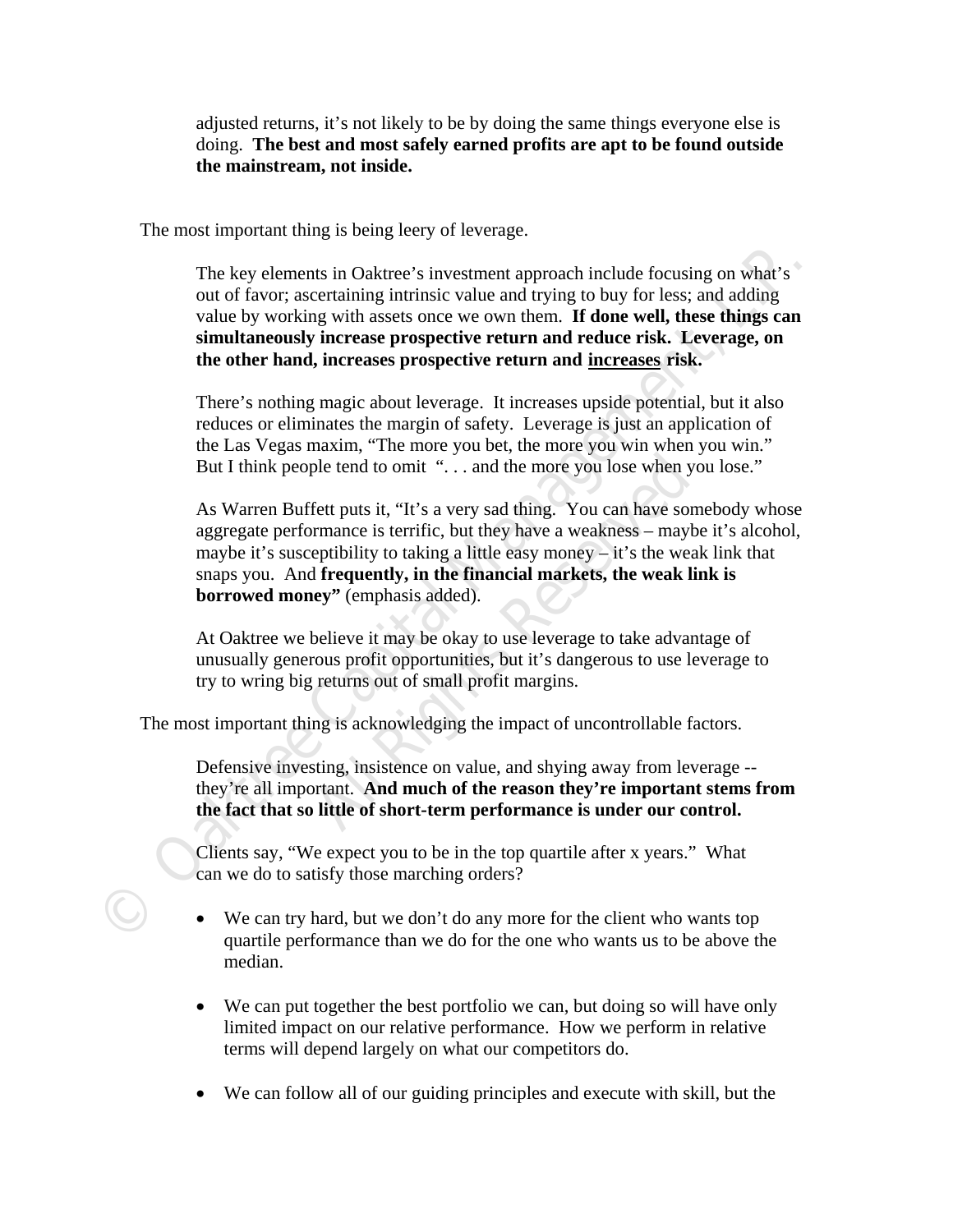performance of the portfolio will be highly dependent on the environment that unfolds.

 We can do everything for the best of reasons, but we can get unlucky (or our competitors can get lucky).

## And that's my point. **There are a lot of moving parts in this machine, and many of them are beyond our control.**

And that's my point. **There are a lot of moving parts in this machine, and** many of them are the ord on the intrinsic values we see and the developments we think will unfold. But uncontrollable factors will have a profoun We build portfolios based on the intrinsic values we see and the developments we think will unfold. But uncontrollable factors will have a profound impact on the results. It's essential to remember that the fact that something's probable doesn't mean it'll happen, and the fact that something happened doesn't mean it wasn't improbable. **So we educate our clients as to what they can fairly expect, and we count on them to bear in mind the difference between probabilities and outcomes.** 

manager has reported a good year, it's hard to know<br>ill, luck, or the fact that the manager's style was the<br>Additional years of data can reduce the role of randor<br>ver lead to certainty. Thus the matter of choosing m<br>titati If we see that a manager has reported a good year, it's hard to know whether to attribute it to skill, luck, or the fact that the manager's style was the right one for that moment. Additional years of data can reduce the role of random factors, but numbers can never lead to certainty. Thus the matter of choosing managers can't be entirely quantitative; instead, it has to rely heavily on a meeting of the minds.

The most important thing is telling it like it is.

Given the vagaries involved in the investment process – and they are legion –  $a$ thorough understanding based on high quality communications is key in clientmanager relationships.

The investment management business employs a lot of people whose job it is to communicate with clients and prospects. I've met a lot of them, and they're articulate, intelligent and personable. Their job is to put their firms' best foot forward. But how?

There's a lengthy continuum – or is it a slippery slope? – from candor, through "spin," to gilding the lily, and ending in deceit. And in 35 years I've watched people operate at every point along that continuum.

When Oaktree was formed in 1995, we established constructive communications as one of our key business principles. Among the elements we stress are these:

 **Remember that candor and thorough understanding do more to build a strong, long-term relationship than forcing every development into a positive light.**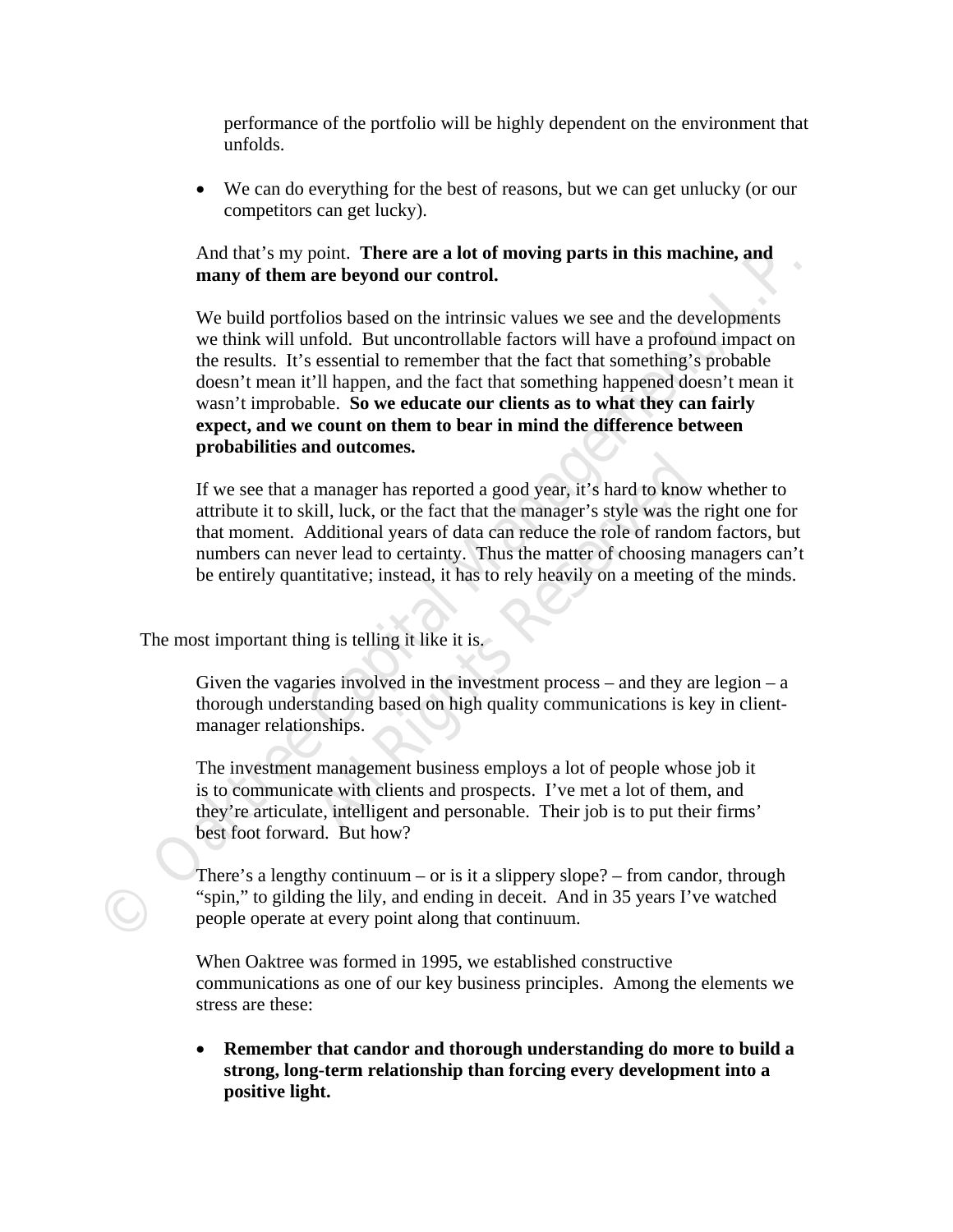- Don't take credit for things that go right for the wrong reason.
- Admit when things go wrong without hiding behind excuses.
- Communicate not just the facts, but also an honest interpretation.

As you know, communicating both inside and outside Oaktree constitutes a major part of my job. It's also the source of a great deal of my satisfaction.

The most important thing is maintaining constructive personnel principles.

**Personnel turnover is endemic to the investment management industry and poses an enormous threat to long-term excellence.** My career got its start at an institution where large numbers of raw recruits were trained each year, under the assumption that there would always be significant attrition. Because any greatness was expected to emanate more from the institution than from the individuals, however, people were considered fungible and turnover was accepted.

**But investing greatness, if it is to be attained, must come from people. Investing is an art, not a science, and few people can master that art. Superior investing is not democratic or egalitarian**. If an organization is to be the best, it must find, train and retain the best. Not only does turnover drain off your best people, but it also takes their institutional memory and leaves you bogged down in hiring and training their replacements.

The most important thing is maintaining constructive personnel principles.<br> **Personnel turnover is endemic to the investment management industry and**<br>
poses an enormons threat to long-term excellence. My career got its sta **Example 15 The Solution Synce Strained, must come from p art, not a science, and few people can master thating is not democratic or egalitarian.** If an organize find, train and retain the best. Not only does turnove, but We always have placed great emphasis on preventing turnover, and the results are visible – in the very small number of senior professionals who have moved on to other employment in my 25 years in portfolio management, and in the investment performance that my long-term colleagues have produced. The keys have been (a) hiring team-oriented players who care about something other than just making top dollar, (b) creating a collegial environment in which such quality people will want to work, (c) avoiding stifling bureaucracy, internecine office politics, destructive competition, and overemphasis on short-term results, and (d) always sharing the fruits of our success.

**This is one of the few areas where there is a magic formula: be fair. O**aktree's founders always say it's our goal to own less and less of a firm that becomes worth more and more. We think sharing ownership with key colleagues – rather than zealously holding onto  $i - i$  is key in building a great firm.

The most important thing is acknowledging the difficulty inherent in keeping a partnership intact, and going way out of your way to make it work.

The statistics on divorce suggest that successful long-term unions are far from universal. Certainly in the high-octane investment management world, partnerships form and break up with regularity. But it doesn't have to be that way.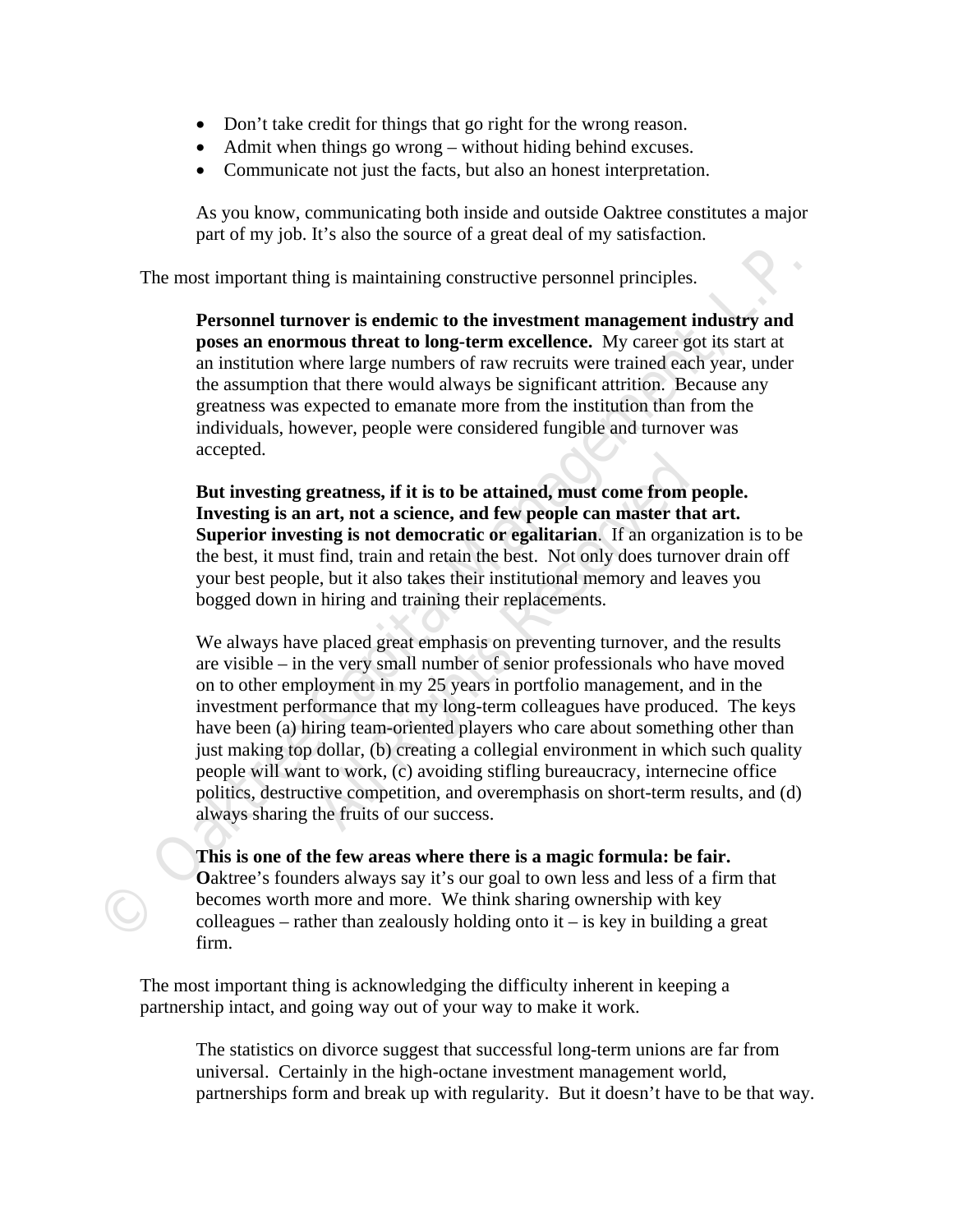Last month I was privileged to celebrate the twentieth anniversary of my partnership with Sheldon Stone, who joined me as an analyst at Citibank, moved with me to TCW, and has run our high yield bond portfolios since 1985. I found a quote from Andrew Kilpatrick's "Of Permanent Value" with which to mark that occasion, and Shel and I agree it's a pretty good formula for a successful partnership.

I think you'll probably start looking for the person that you can always depend on; the person whose ego does not get in his way; the person who's perfectly willing to let someone else take credit for an idea as long as it works; the person who essentially wouldn't let you down; who thought straight as opposed to brilliantly.

Our success in retaining 100% of our senior partners since 1983, and in maintaining harmony, is something I think about a lot. In doing so, I've identified some of the major impediments to a smooth-running partnership.

successful partnership.<br> **Comparison** 10, the person that you can always<br>
1 think you 'If probably start looking for the person that you can always<br>
depend on; the person whose ego does not get in his way; the person<br>
who' for impediments to a smooth-running partnership.<br> **Of demeanor or style can have a very negative eff**<br>
In the bull market, the aggressive partner says, "That." In the bear market, the cautious partner says, "That." Many of **First, conflicts of demeanor or style can have a very negative effect on cohesiveness.** In the bull market, the aggressive partner says, "That wet blanket's holding us back." In the bear market, the cautious partner says, "That animal's getting us killed." Many of Wall Street's greatest flare-ups have been attributed to "culture clashes," such as the mid-1980s battle between traders and investment bankers that brought Lehman Brothers' independence to an end. I can honestly say that all of Oaktree's leaders subscribe equally to the principles on which our firm operates.

**Second, a partnership is problematic if partners don't respect each other's contribution.** "I can handle all I do and all of what he does" is a statement with dire portent. In contrast, our interaction at Oaktree is highly symbiotic, and we're fortunate enough to appreciate that fact. I know my partners do a better job of portfolio management than I ever did. And they're glad to have me out visiting our clients, so they can stay back and manage their portfolios.

**Last, any partnership can be imperiled by the wrong kind of partner.** There are a lot of people in the investment business about whom we might say, "He's a jerk, but he can make you a lot of money." And those people tend to get hired, because the profits they'll make are so tempting. But the only way to avoid rancor, strife and divisive debate is to work with people you respect and like (and vice versa), and who value working together in harmony above making the most money and winning every argument.

**So the recipe's simple: shared values and complimentary skills; mutual respect and an appreciation for each other's contribution; and people with whom you enjoy associating.**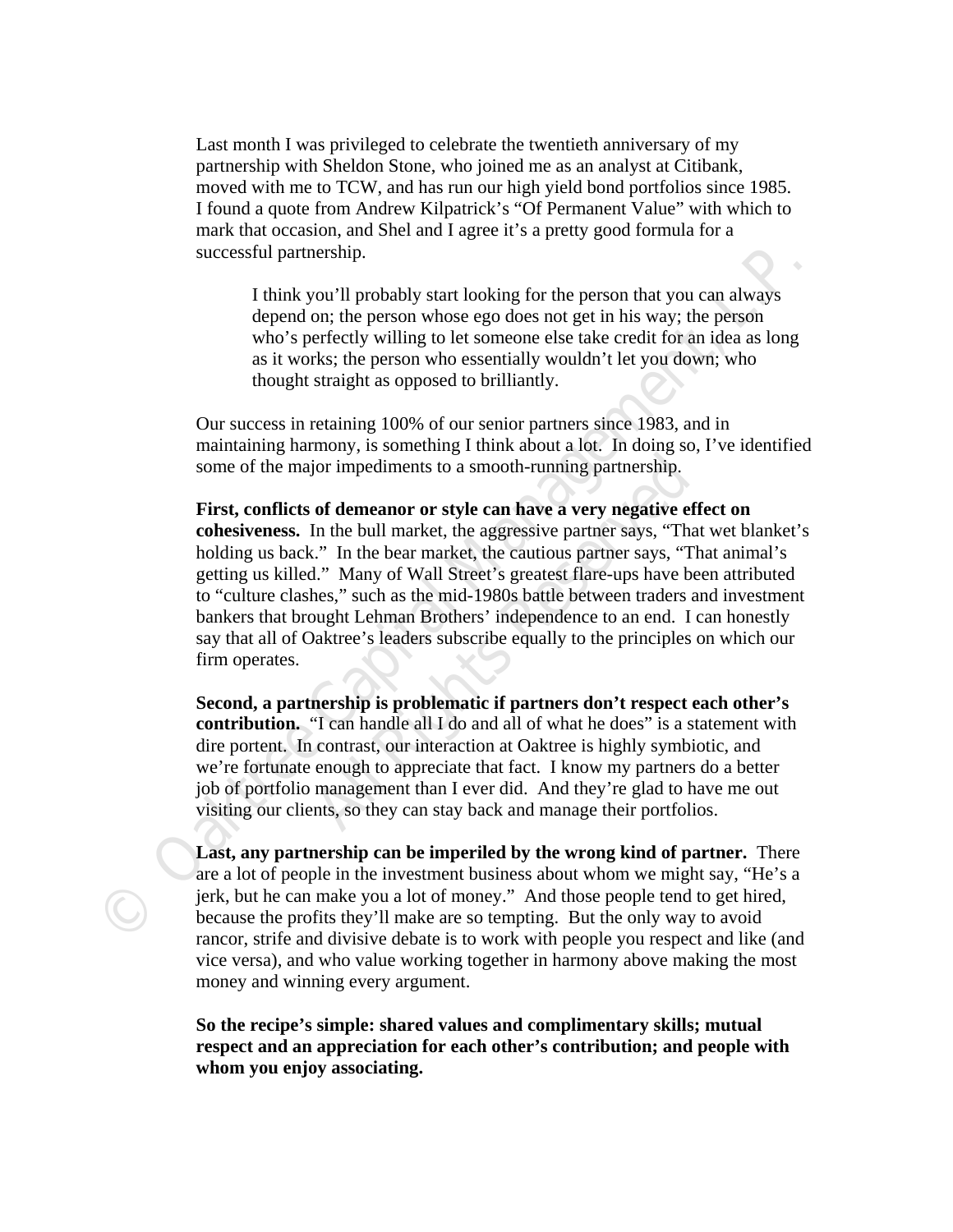The most important thing is having something you stand for.

At a recent manager symposium, Roz Hewsenian of Wilshire Associates listed ten things a manager needs in order to survive a period of contracting asset prices and revenues. I've saved one of them for last: **a mission other than Assets Under Management.** 

Every day, investment managers are required to:

- negotiate the uncertainties entailed in investing,
- manage their businesses in a changing environment,
- deal constructively with talented, aspiring employees, and
- keep client relationships solid, even though there'll always be unsuccessful investments.

To be able to do all of these things simultaneously, it helps to have a set of guiding principles and a well-thought-out approach. With these you can know how to set your course. You can arrive at decisions that reflect a consistent set of values. And your clients will know what your firm stands for and what to expect from you; **nothing paves the way for a mutually successful relationship better than reasonable and deliverable expectations.** 

For the model of the model of the product and the protocombinated and a well-thought-out approach. With these you course. You can arrive at decisions that reflect a co your clients will know what your firm stands for and a Here – unlike in personnel policies – there is no magic formula. There are many ways to answer the myriad questions that arise in doing the things a manager has to do. It matters less which answers you arrive at, than that your answers are well thought out, internally consistent, principled, and firmly adhered to. What I've described above are the answers that Oaktree considers "the most important things."

Every day, investment managers are required to:<br>
• negotiate the uncertainties entailed in investing,<br>
• manage their businesses in a changing environment,<br>
• deal constructively with talented, aspiring employees, and<br>
• k So that's the list. On reviewing it, I find I've touched on all six tenets of Oaktree's investment philosophy, and most of our business principles as well. We're committed to sticking to these eighteen points through thick and thin. **Doing so takes solid commitment applied with a deft touch – not obstinacy, but insight.** This is especially true in negotiating the conflicts: being clear about your investment intentions but not surrendering investment flexibility; holding fast to your views but stopping short of hubris. And maybe that's the nineteenth point: **never think it'll be easy**.

July 1, 2003